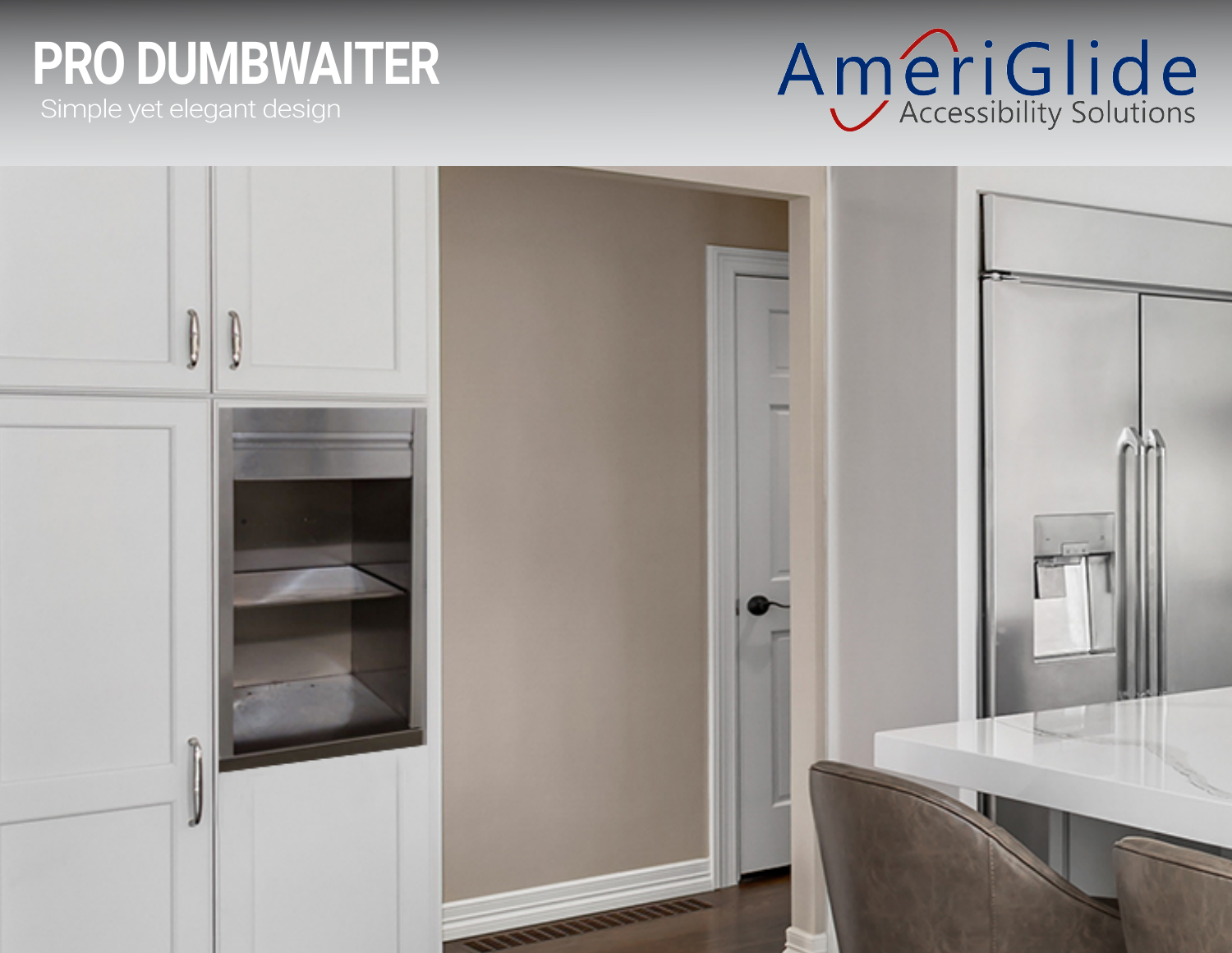## Utility, performance and value.

The AmeriGlide Pro Dumbwaiter's simple yet elegant design is easily incorporated into any modern structure, including residential buildings. The 100% stainless steel cars come in standard and custom sizes. It's automatic custom controls, drive lift chain and aluminum guide rail system are built to last and ideal for larger, heavier loads.

Our residential AmeriGlide Pro Dumbwaiter is designed for non-passenger vertical transportation applications and is available with a max load capacity of 300 lbs (136 kg). As with all AmeriGlide manufactured products, safety and conveniences are hallmarks of this dumbwaiter, designed for multi-level applications.

Whether it be transporting medical supplies, prepared foods, firewood, groceries or laundry, the AmeriGlide Pro Dumbwaiter has what it takes to keep up with you.

#### EASY INSTALLATION

With our qualified technicians, your Pro Dumbwaiter can be installed quickly and safely.

#### HEAVY DUTY

#### PEACE OF MIND

With it's 100% stainless steel car, the Pro Dumbwaiter is designed for longevity and efficiency in residential use.

The Pro Dumbwater meets CSA B44 (Section 7) & ASME 17.1 standards giving you the peace of mind!



## AmeriGlide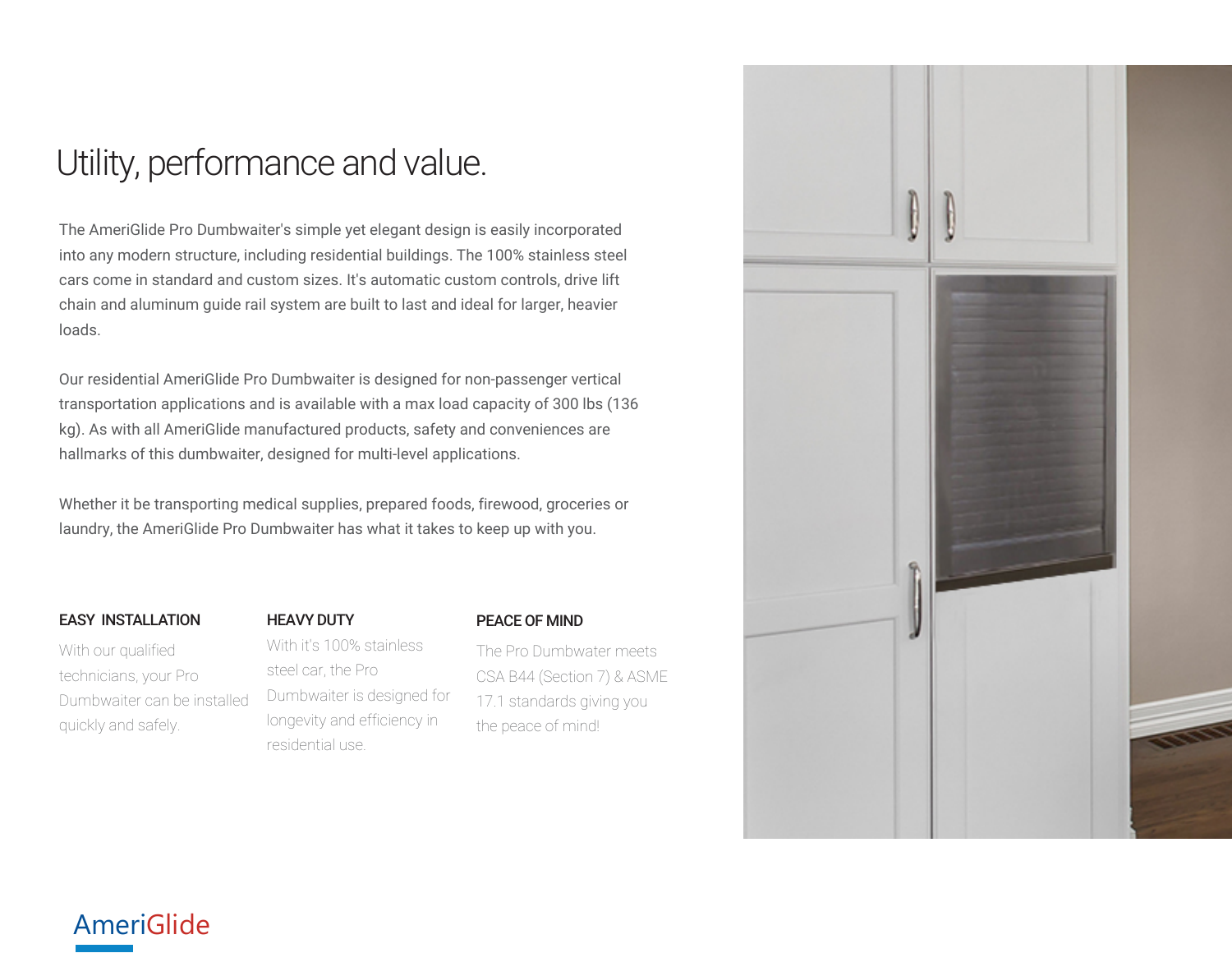## Synonymous with design and reliability

These standard features come on every Pro Dumbwaiter. No extra cost, just great value!



#### STANDARD FEATURES

| <b>Drive System</b>   | Chain and sprocket              |
|-----------------------|---------------------------------|
| Max. Capacity         | 300 lbs (136 kg)                |
| Max. Travel           | Up to 4 stops                   |
| <b>Travel Speed</b>   | 24 fpm (0.12 m/s)               |
| <b>Track Material</b> | Aluminum Rails                  |
| Controls              | Call and send stations          |
| Codes & Regulations   | CSA B44 (Section 7) & ASME 17.1 |



### AmeriGlide